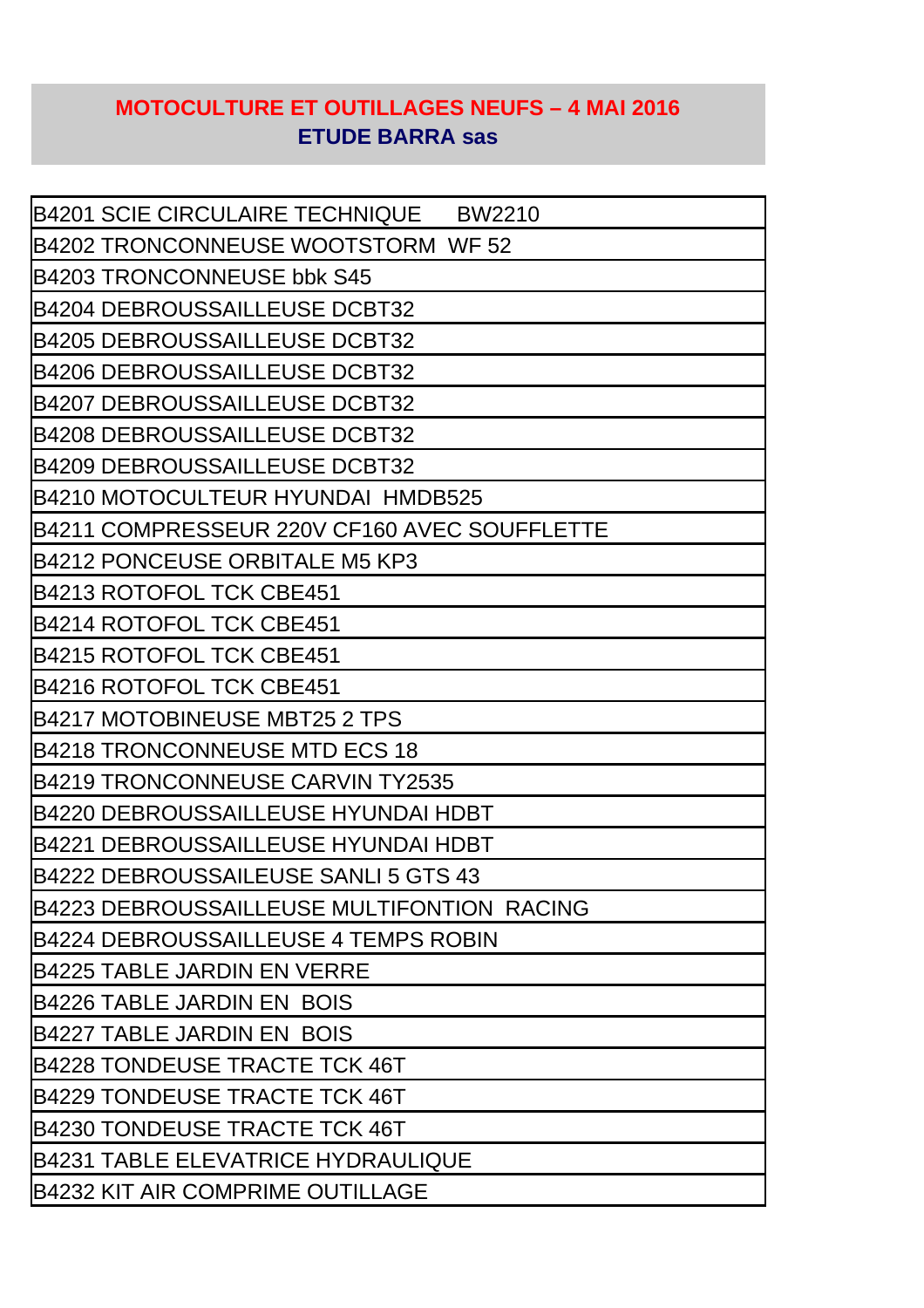| B4233 MARTEAU PIQUEUR FEIDER BJ2014                  |
|------------------------------------------------------|
| B4234 PERCEUSE HP120                                 |
| B4235 VISSEUSE BUILDER  18 V+ 2 BATTERIES + CHARGEUR |
| <b>B4236 PONCEUSE VIBRANTE HYUNDAI 1200W</b>         |
| B4237 SCIE PLONGEANTE AVEC GUIDE ALU F51600          |
| B4238 PONCEUSE A PLACO FEIDER 2 EN 1                 |
| B4239 PONCEUSE A PLACO FEIDER 2 EN 1                 |
| B4240 TONDEUSE ELECTRIQUE GARDOL                     |
| B4241 COMPRESSEUR 50 L QUARTZ                        |
| <b>B4242 TONDEUSE RACING 94DB</b>                    |
| B4243 SOUFFLEUR TCK MOTEUR THERMIQUE SD30            |
| B4244 TONDEUSE AVEC BAC 94 D                         |
| B4245 TONDEUSE TCK GARDEN TDT46                      |
| B4246 GROUPE ELECTROGENE GPS GAZ GENYX G500GPC       |
| B4247 GOULOTTES A GRAVATS + SUPPORT _QT 10           |
| B4248 8 PAQUETS DE 6 BALAIS                          |
| B4249 TOUR A BOIS SUR BATIT F250TB                   |
| <b>B4250 COFFRE DE TOIT PLIANT SIEPA</b>             |
| B4251 CAISSE A OUTIL GARNI  OUTILLAGE                |
| B4252 CAISSE A OUTIL GARNI OUTILLAGE                 |
| B4253 CAISSE A OUTIL GARNI  OUTILLAGE                |
| B4254 CAISSE A OUTIL GARNI OUTILLAGE                 |
| B4255 COFFRET MARTEAU PERFORATEUR TECHNIC            |
| B4256 KIT AIR COMPRIME OUTILLAGE                     |
| B4257 7 CARTONS DE 12 TALOCHES                       |
| B4258 TONDEUSE TCK TDT46 TRACTE + BAC                |
| B4259 TONDEUSE RACING CWA 94                         |
| <b>B4260 AFFUTEUSE</b>                               |
| B4261 POSTE A SOUDER FARTOOLS 160                    |
| B4262 ASPIRATEUR A EAU BUILDER                       |
| B4263 PALETTE ENVIRON 4000 CARTES POSTALE            |
| B4264 POSTE A SOUDER ONDULTECH 205                   |
| <b>B4265 TAILLE HAIE TCK THT 26</b>                  |
| B4266 PROJECTEURS A LEIDE                            |
| <b>B4267 PROJECTEURS A LEID</b>                      |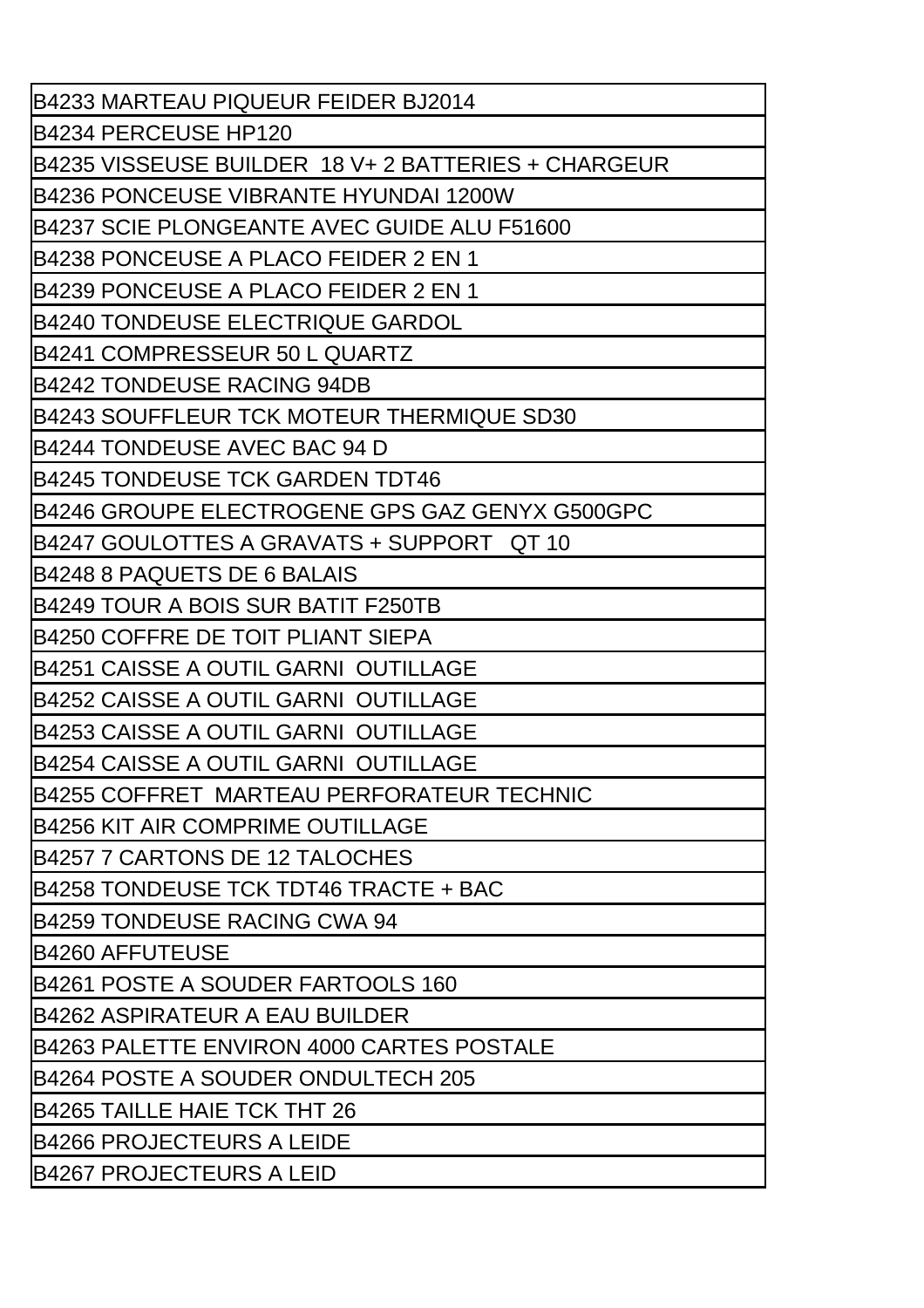| <b>B4268 PROJECTEURS A LEID</b>                  |
|--------------------------------------------------|
| <b>B4269 LOT ECHELLE ALU</b>                     |
| <b>B4270 5 ETABLIS PLIANTS</b>                   |
| <b>B4271 LOT DE GERICANES</b>                    |
| <b>B4272 CAISSE A OUTIL PLIANTE</b>              |
| B4273 BINEUSE ELECTRIQUE MTBE 75 QT 8            |
| <b>B4274 24 BIDONS DE LAVE VITRE</b>             |
| <b>B4276 ARROSOIRS DECO</b>                      |
| B4277 COMPRESSEUR DIFFAIR 100 L 2CV 220V         |
| B4278 COMPRESSEUR 50 L 97DB                      |
| B4279 COMPRESSEUR 50 L 97DB                      |
| <b>B4280 TOUR A BOIS FEIDER SUR PIED F750TB</b>  |
| <b>B4281 POSTE A SOUDURE COMPACT</b>             |
| B4282 POSTE A SOUDURE NO STOP 3,25               |
| <b>B4283 POSTE INVERTER ONDULIX 110</b>          |
| B4284 BROSSE A CHAUSSURE ELECTRIQUE              |
| B4285 TOURET A MEULE - 2 MEULES RHINO            |
| <b>B4286 BRISE MOTTE GARDEN CU350</b>            |
| <b>B4287 SPATULE ELECTRIQUE SP180</b>            |
| B4288 ROTOFIL DCB1000                            |
| B4289 ROTOFIL DCB1000                            |
| B4290 ROTOFIL DCB1000                            |
| B4291 ROTOFIL DCB1000                            |
| B4292 DEBROUSSAILLEUSE DCBT45 TCK FLEXIBLE A DOS |
| B4293 SOUFFLEUR ASB2000 TCK GARDEN               |
| <b>B4294 SCIE CIRCULAIRE SC185</b>               |
| B4295  5  PROJECTEURS RECHARGEABLE A LEID        |
| B4296 TONDEUSE ELECTRIQUE GARDOL 220V            |
| B4297 SCIE A ONGLET BUILDER 220V                 |
| <b>B4298 MARTEAU PIQUEUR HYUNDAI</b>             |
| B4299 COFFRET LIME ELECTRIQUE                    |
| B4300 PONCEUSE MULTIFONCTION BUILDER             |
| B4301 MINI PONCEUSE BUILDER A BANDE 280W         |
| <b>B4302 SCIE SAUTEUSE BUILDER BS400</b>         |
| <b>B4303 CHEVALET DE SCIAGE PLIANT ACIER</b>     |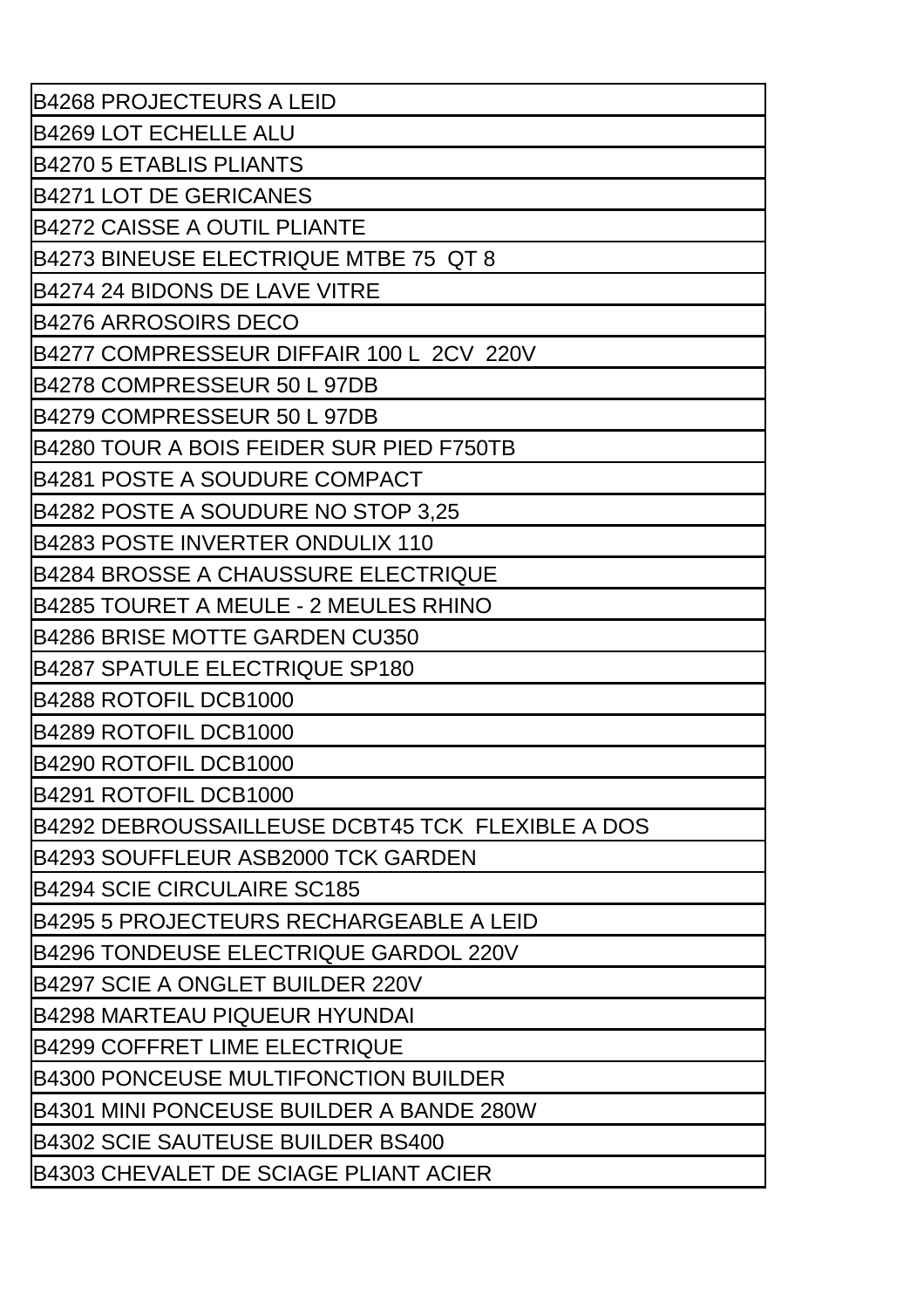| <b>B4304 SCIE SUR TABLE FEIDWWOOD F2072</b>          |
|------------------------------------------------------|
| B4305 LOT DE 7 ELAGUEUSES EN KIT                     |
| <b>B4306 LOT ETAGERE BOIS</b>                        |
| B4307 PALETTE DE 15 CANTINES TAILLE MOY              |
| IB4308 8 CAISSES A OUTIL METAL 5 COMPARTIMENTS       |
| IB4309 PALETTE DE 7 CANTINES TAILLE GDE              |
| lB4310 REFFROIDISSEUR D AIR                          |
| IB4311 REFFROIDISSEUR D AIR                          |
| B4312 CARTONS DE PELLES DE JARDIN                    |
| B4313 PALETTE DE 16 MALLES CANTINE PM                |
| B4314 MOTOCULTEUR A DEMARREUR 6 FRAISES SOC BUTOIRS  |
| B4315 MOTOBINEUSE LANCIN TYM77                       |
| lB4316 ARMOIRES A BUREAU AVEC 2 CLEFS                |
| IB4317 PALETTE DE CARTON RAMETTE PAPIER AVEC CHARIOT |
| lB4318 GROUPE ELECTROGENE G800 GENYX                 |
| IB4319 GROUPE ELECTROGENE G800 GENYX                 |
| IB4320 GROUPE ELECTROGENE G800 GENYX                 |
| B4321 GROUPE ELECTROGENE G800 GENYX                  |
| IB4322 GROUPE ELECTROGENE ELEM R2500                 |
| B4323 GROUPE ELECTROGENE ELEM R2500                  |
| B4324 GROUPE ELECTROGENE R1000 TECHNIC               |
| B4325 GROUPE ELECTROGENE 3600HI INVERTER GENYX 3000W |
| B4326 GROUPE ELECTROGENE BDG 1000 INVERTER           |
| B4328 LOT DE 4 VITRINES AVEC CLEF                    |
| B4329 SERVANTE ATELIER 4 TIROIRS                     |
| <b>B4330 ARMOIRE METAL ATELIER</b>                   |
| B4331 CHARGEUR DE BATTERIE 6 ET 12 V                 |
| lB4332 CHARGEUR DE BATTERIE 6 ET 12 V                |
| B4381 PRESENTOIR A LUNETTE + LOT DE LUNETTES         |
| B4382 LOT ACCESSOIRES A CHEVEUX                      |
| IB4383 ASPIRATEUR BIDON BDAE 1000 - BUILDER          |
| lB4384 ASPIRATEUR BIDON BDAE 1000 - BUILDER          |
| B4385 ASPIRATEUR BIDON BDAE 1000 - BUILDER           |
| <b>B4386 CHARIOT + CARTONS</b>                       |
| B4387 FAUTEUIL DE JARDIN - LOT DE 10                 |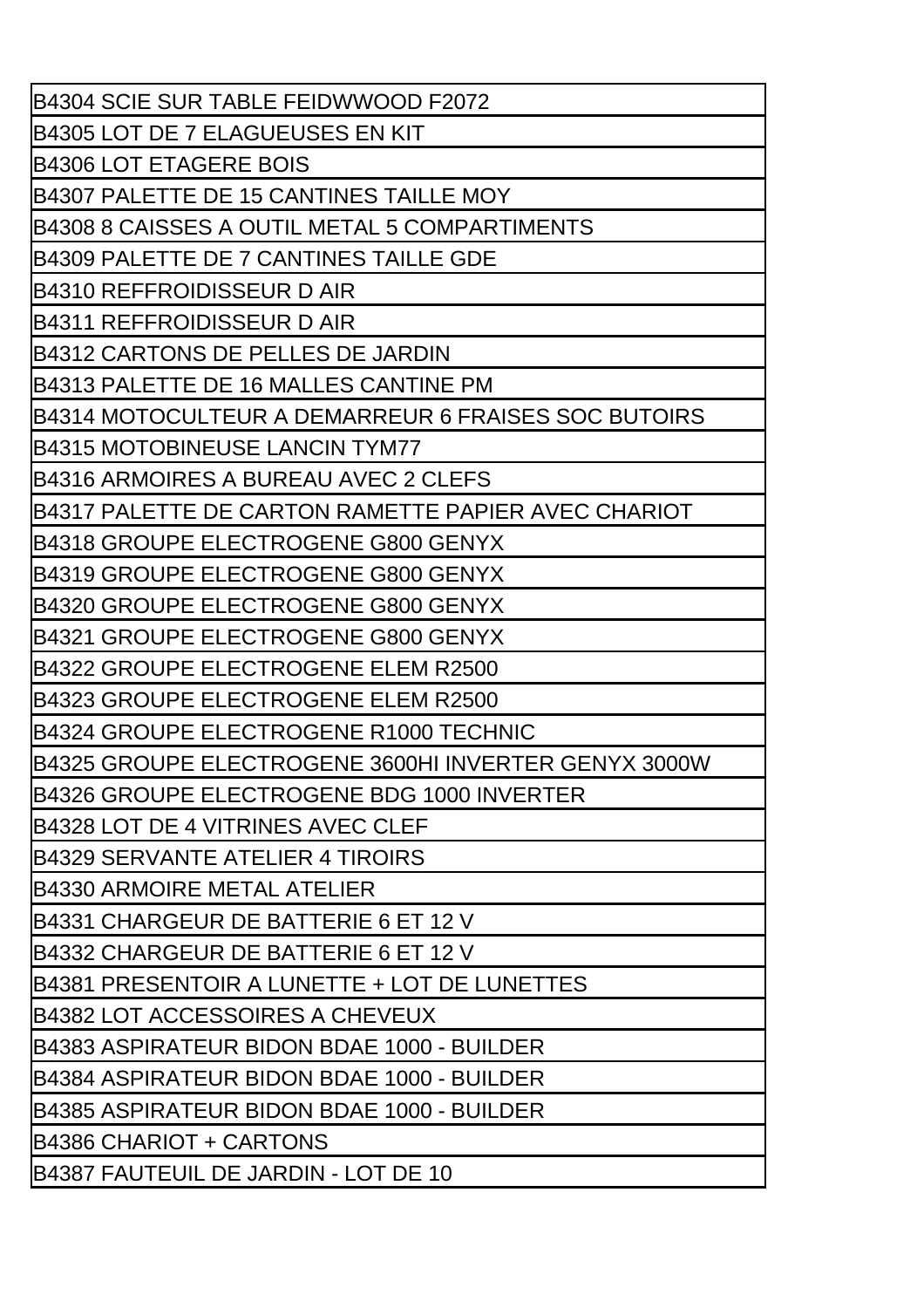| <b>B4388 VELO MOTOBECANE DAME</b>                   |
|-----------------------------------------------------|
| B4389 NETTOYEUR HP HYUNDAI NHPJ26B                  |
| B4390 ELEGUEUSE SUR PERCHE TYMECA                   |
| B4391 ELEGUEUSE SUR PERCHE TYMECA                   |
| NETTOYEUR HP HYUNDAI HNHP1900-135                   |
| NETTOYEUR HP HYUNDAI HNHP2200-165                   |
| LOT DE 15 MALES (M)                                 |
| <b>CHEVALET A BUCHE</b>                             |
| ASPIRATEUR ASBE1600W                                |
| ASPIRATEUR ASBE1600W                                |
| ASPIRATEUR ASBE1600W                                |
| ASPIRATEUR ASBE1600W                                |
| <b>ELAGUEUSE SUR PERCHE A BATTERIE SEBR24</b>       |
| <b>ELAGUEUSE SUR PERCHE A BATTERIE SEBR24</b>       |
| ELAGUEUSE SUR PERCHE A BATTERIE SEBR24              |
| ELAGUEUSE SUR PERCHE A BATTERIE SEBR24              |
| ELAGUEUSE SUR PERCHE A BATTERIE SEBR24              |
| LOT DE 14 BROSSE A JOINT A CARRELAGE TERRASSE WS400 |
| <b>GROUPE ELECTROGENE ELEM R2800</b>                |
| TAILLE HAIE GARDEN GROOM                            |
| LOT DE 9 DETECTEURS 5 EN 1                          |
| <b>SCIE SAUTEUSE</b>                                |
| CAISSE A OUTILS BUILDER 3 TIROIRS (x8)              |
| B3015 DEBROUSSAILLEUSE MTD REF 600 TETE FIL         |
| B3018 DEBROUSSAILLEUSE DCBT 32 TCK                  |
| B3035 TONDEUSE AVEC BAC CW 98CC 4 TPS               |
| <b>B3037 COMPRESSEUR QUARTZ 50L</b>                 |
| <b>B3044 SCIE CIRCULAIRE BW210</b>                  |
| B3049 24 POTS DE PEINTURE                           |
| B4275 97 BIDONS SAE10 FOURCHE MOTO                  |
| <b>B3051 10 CARTONS DE MASQUE A POUSSIERE</b>       |
| B3056 BROSSE A JOINT PAVES WS 400 TECHNIC           |
| B3057 BROSSE A JOINT PAVES WS 400 TECHNIC           |
| B3058 BROSSE A JOINT PAVES WS 400 TECHNIC           |
| B3059 BROSSE A JOINT PAVES WS 400 TECHNIC           |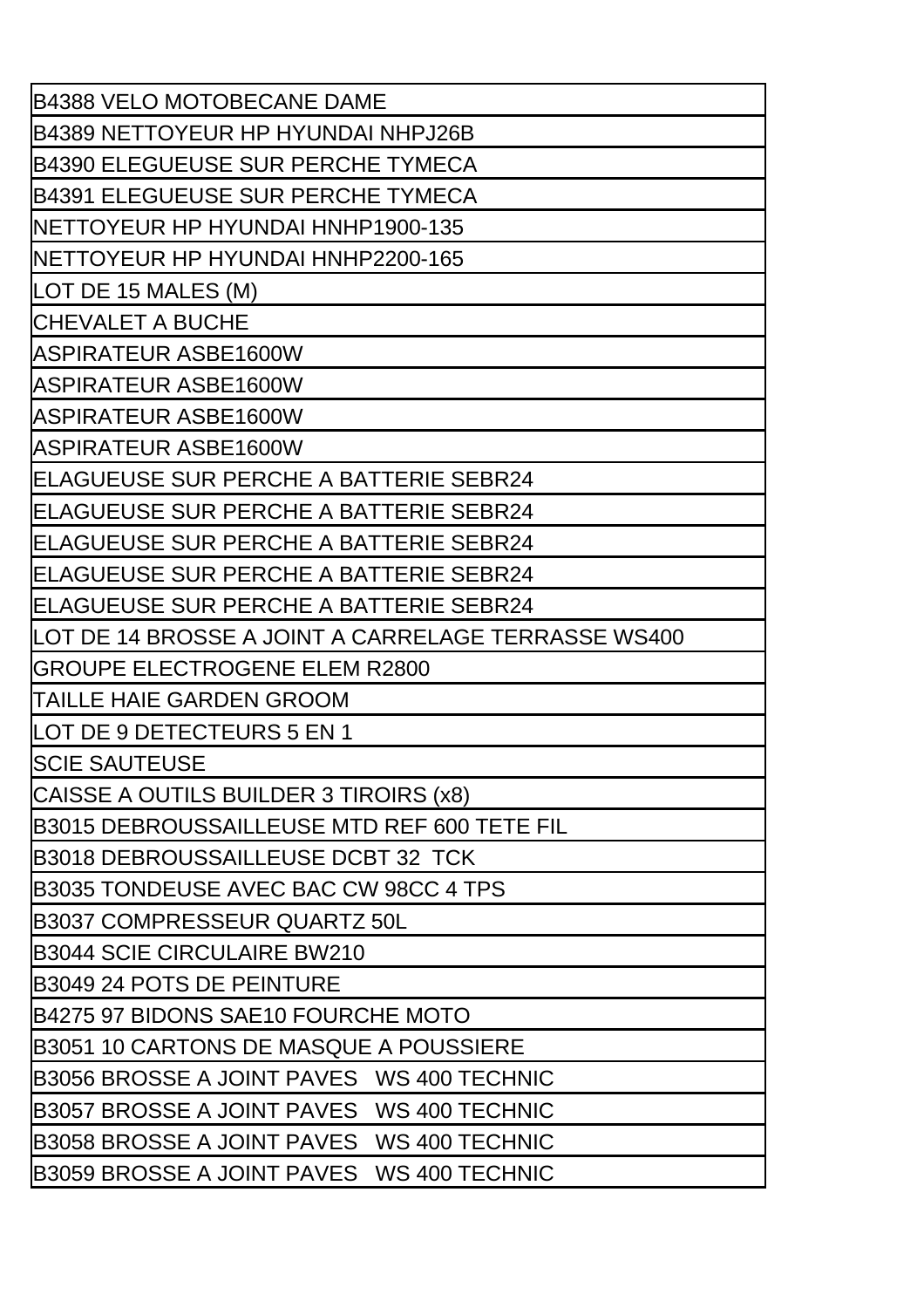| B3060 BROSSE A JOINT PAVES WS 400 TECHNIC      |
|------------------------------------------------|
| B3070 RABOTEUSE DEGAUCHISSEUSE DG 1100 TECHNIC |
| B3073 BROSSE A JOINT PAVES WS400 TECHNIC       |
| B3074 11 SPOTS 500W HLS 500                    |
| B3075 CHASSE TAUPE SONIQUE 19 CT129            |
| <b>IB3077 EPANDEUR ENGRAIS GARDENA</b>         |
| IB3078 CAISSE PELLE MENAGERE CV4               |
| <b>IB3079 CAISSE PELLE MENAGERE CV4</b>        |
| B3080 CAISSE PELLE MENAGERE CV4                |
| B3088 PROJECTEUR 500 W                         |
| B3091 EPANDEUR DISTRIBUTEUR ENGRAIS / GRAINE   |
| B3092 EPANDEUR DISTRIBUTEUR ENGRAIS / GRAINE   |
| B3093 EPANDEUR DISTRIBUTEUR ENGRAIS / GRAINE   |
| B3094 EPANDEUR DISTRIBUTEUR ENGRAIS / GRAINE   |
| B3095 COFFRE FORT ANTI FEU REF 1000 CUBIC      |
| B3096 COFFRE FORT ANTI FEU REF 1000 CUBIC      |
| B3097 COFFRE FORT ANTI FEU REF 1000 CUBIC      |
| B3098 COFFRE FORT ANTI FEU REF 1000 CUBIC      |
| B3099 NETTOYEUR BASSE PRESSION 02310           |
| LOT DE 23 POTS DE PEINTURE VERT SPECIAL BOIS   |
| B3102 POT DE VERNIS 6 POTS                     |
| <b>IB3104 LOT DE 50 SECATEURS A ENCLUME</b>    |
| <b>B3105 8 POTS DE COLLE PARQUETS</b>          |
| B3106 19 POTS DE PEINTURE VERT SPECIAL FER     |
| 1B3113 KIT SOLAIRE BATTERIE + PANNEAU          |
| B3114 ASPIRATEUR DORSAL ASP1002P 1000W         |
| B3115 LOT DE 20 DETECTEURS MEC                 |
| B3118 COFFRET DOUILLES CAMION (METAL C45 )     |
| B3132 COFFRET LAMELO BJ 850                    |
| B3135 DISQUEUSE 230 FARTOOLS 5077              |
| B3136 DISQUEUSE 230 FARTOOLS 5077              |
| B3137 SCIE CIRCULAIRE FARTOOLS 200 M650        |
| B3138 SCIE CIRCULAIRE FARTOOLS 200 M650        |
| B3141 COFFRET PERCEUSE 18V + LAMPE             |
| <b>B3147 SCIE A ONGLET BUILDER</b>             |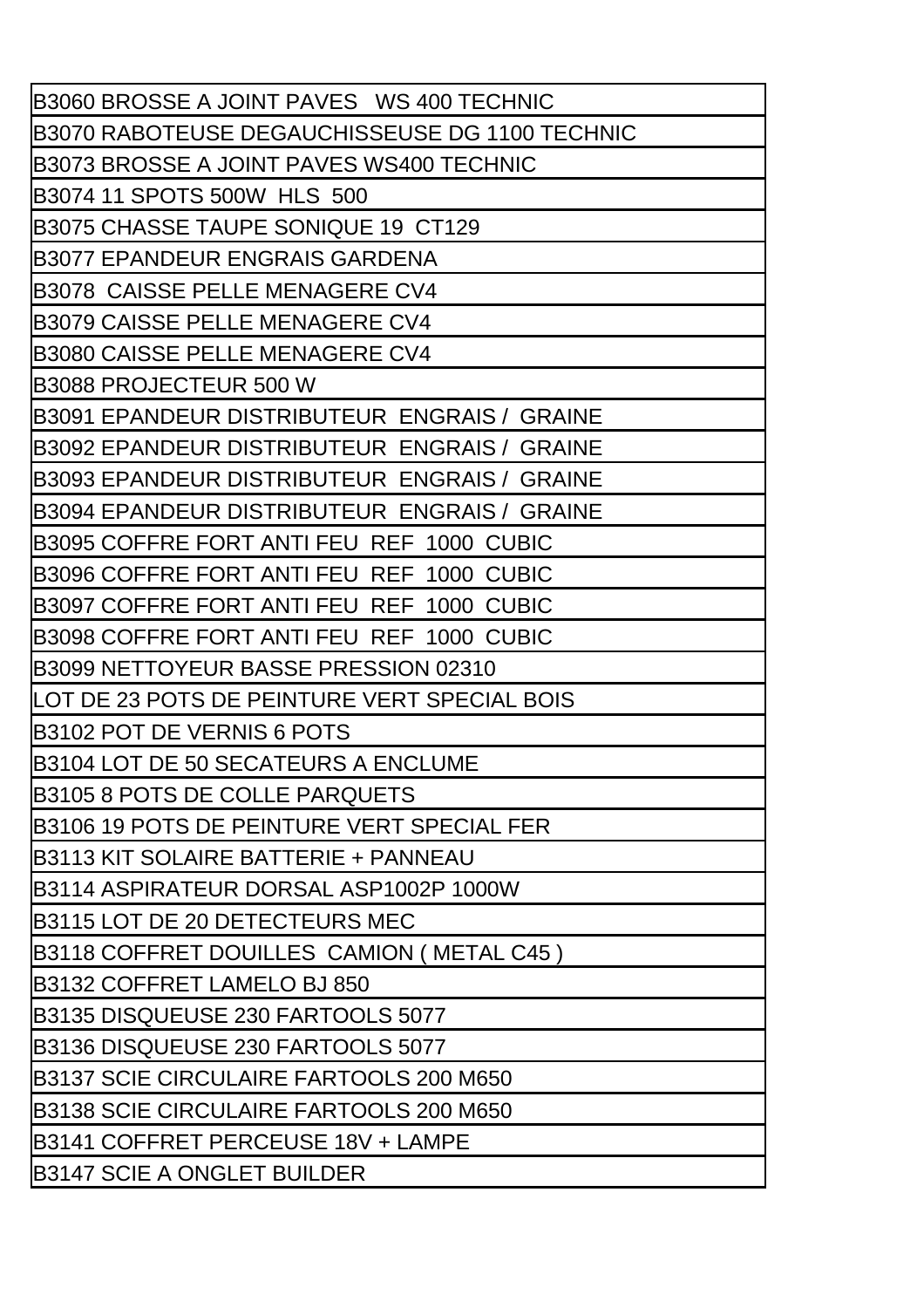| <b>B3149 COUPE CARRELAGE FEIDER F1875</b>                                  |
|----------------------------------------------------------------------------|
| <b>B3150 COUPE CARRELAGE BUILDER C720</b>                                  |
| <b>B3151 COUPE CARRELAGE BUILDER C720</b>                                  |
| <b>B3152 SCIE CIRCULAIRE FEIDWOOD</b>                                      |
| B3157 PERCEUSE BUILDER BDP710                                              |
| <b>B3158 PERCEUSE FARTOOLS</b>                                             |
| B3159 KIT AIR COMPRIME + ACCESSOIRES 101801                                |
| B3161 MOTOBINEUSE ELECTRIQUE TCK BE750                                     |
| B3163 LOT DE 24 PIECES CHASSE TAUPE SONIQUE                                |
| B3164 LOT DE 24 PIECES CHASSE TAUPE SONIQUE                                |
| B3165 COFFRET FILLIERE ELECTRIQUE                                          |
| B3166 COFFRET FILLIERE ELECTRIQUE                                          |
| B3171 RABOTEUSE DEGAUCHISSEUSE F 11120 FEIDER                              |
| B3180 PONCEUSE A PLACO BUILDER DPG600                                      |
| B3181 PONCEUSE A PLACO BUILDER DPG600                                      |
| B3186 COMPRESSEUR ELEM 24 L / 230 V / 1500 W                               |
| B3187 COMPRESSEUR ELEM 24 L / 230 V / 1500 W                               |
| <b>B3190 LOT DE 2 PNEUS SM801</b>                                          |
| B3192 LOT DE 4 PAQUETS DE 5 BALAIS USA<br><b>SOIT 20 BALAIS</b>            |
| B3205 COUPE BORDURE TCK 450 W                                              |
| B3206 COUPE BORDURE TCK 450 W                                              |
| B3207 COUPE BORDURE TCK 450 W                                              |
| B3208 COUPE BORDURE TCK 450 W                                              |
| B3210 NETTOYEUR HAUTE PRESSION BUILDER HP 11100                            |
| B3212 COFFRET A PERCEUSE + ACCESSOIRE DE PRECISION<br>/ MAQUETISTE BUILDER |
| B3213 COFFRET A PERCEUSE + ACCESSOIRE DE PRECISION<br>/ MAQUETISTE BUILDER |
| B3214 COFFRET A PERCEUSE + ACCESSOIRE DE PRECISION<br>/ MAQUETISTE BUILDER |
| B3215 COFFRET A PERCEUSE + ACCESSOIRE DE PRECISION<br>/ MAQUETISTE BUILDER |
| B3216 COFFRET A PERCEUSE + ACCESSOIRE DE PRECISION<br>/ MAQUETISTE BUILDER |
| B3217_COFFRET A_PERCEUSE + ACCESSOIRE DE PRECISION<br>/ MAQUETISTE BUILDER |
| <b>B3225 BALAI COCO CARTON DE 24 PIECES</b>                                |